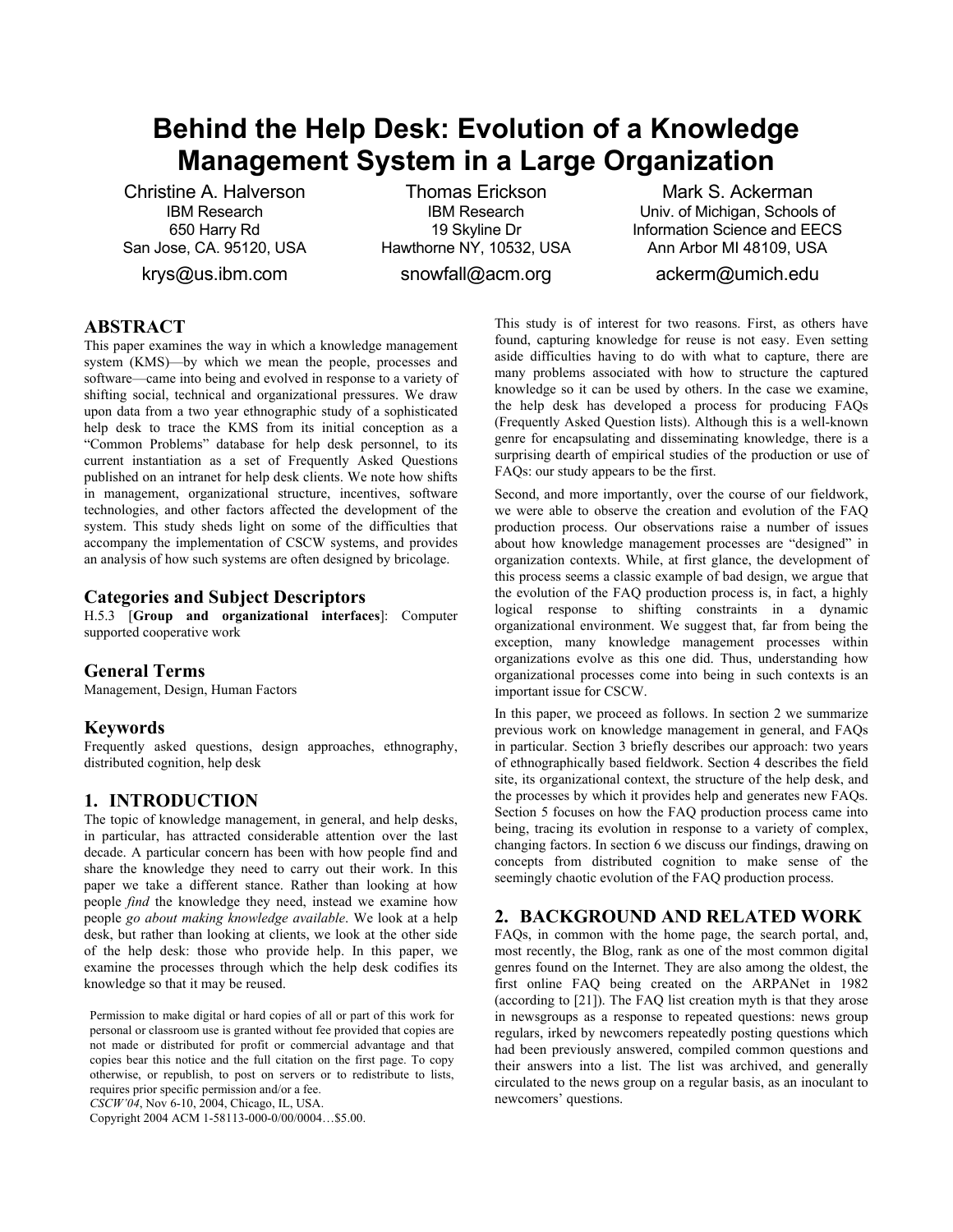We are most interested in FAQs as a form of knowledge management that focuses on collecting and packaging knowledge in a well-understood form that makes it readily available to its audience. Remarkably, there appears to be no empirical work on how FAQs are constructed by their maintainers, or used by their audiences. In spite of the seeming simplicity of FAQs as depicted in the creation myth, work on knowledge management provides grounds to suspect that the reality is not quite so simple. As many have pointed out, the use of knowledge management systems is not straightforward [4, 18, 20, 22], but is instead embedded in a complex weave of other resources, organizational norms, and practice, of the sort exemplified in Orr's work on Xerox repair technicians [16]. Researchers have also noted that packaging knowledge for dissemination—whether as an FAQ or in some other form—is a non-trivial process. For example, Randall et. al. [18] challenge the oversimplified notion of a repository—a place where prepackaged solutions are made available.

A number of studies offer a CSCW perspective on KM in general. Schmidt and Bannon's [20] introduction of the notion of a Common Information Space (CIS) indicates how important organizational context is to knowledge. Others have detailed the specifics of that contextual importance. Orlikowski [13] shows how existing work culture acts as a disincentive for the adoption and use of Lotus Notes as essentially a knowledge management system. Ackerman and colleagues [1, 4, 2], have pointed to the need to understand the nuanced performances that mark knowledge work "in the wild," and have begun to apply that in system building. At a micro level Ackerman and Halverson [2, 3] point out that structuring knowledge for reuse requires first a decontextualization of the information, and then a subsequent recontextualization when it is applied to a new situation. Randall et al. [17] move up a level to categorize the kinds of things organizations need to remember, while [18] situates the knowledge management problem within the bounds of both legacy systems and daily work practice. These more situated approaches come together in a help-like setting, as Yamauchi et al [24] have shown in the example of Eureka—a system based on a deep understanding of how service technicians do their work, based on observations and insights starting with Orr [15] and developed by Whalen and colleagues [5, 24].

As well, there are several studies that examine the use of help desks and FAQs that are relevant. There are several studies of help desks that mainly look at them in terms of organizational or technical aspects (e.g. see [14]). The sparse literature that explicitly looks *behind* the help desk focuses on university settings—exploring the how and why of staffing, training and other issues. (For example, see proceedings of ACM SIGUCCS Conference on User Services.) Rarely is the issue of knowledge capture addressed, other than to point out that call records are extremely terse and unlikely to provide the fodder for automated systems to generate FAQs. For example, Takano [23] suggests a system using case based reasoning to record specific procedures as they occur and then save their traces. While this works for walking people through specific applications, such as the Adobe application they discuss, it does not address other less hands-on kinds of problems. Saunders [19] discusses FAQs that are automatically generated from the past 20 days of data, but is not specific about the content of those FAQs, or how (or whether) they are used. In contrast, Ng'ambi [12, 11] postulated that having an FAQ didn't mean that it was a frequently referred to question, and thus of less value than one might expect.

In summary, while research has begun to explore some of the individual, social and organizational issues that make knowledge management a complex activity, there is still much to be learned. In this study, we examine the creation of an FAQ process as a way of managing and reusing knowledge in a large organization. We look both at how the current social and technical aspects of the system function, and also at how they evolve in response to organizational changes.

# **3. METHOD**

The primary method for data collection was observation. The first author spent approximately 100 hours over a two year period directly observing and video taping across a number of roles and sites. The evolution of the FAQ production process began six months into the study, thus providing us with an 18 month window on it. Observations were supplemented with informal and semi-structured interviews conducted by phone and instant messaging. Data in all forms were transcribed, and reviewed against the original media for accuracy. We also had access to several of the corporate resources used to produce the FAQs. This included databases commonly available within the company, as well as the more restricted, group-specific databases. These were analyzed as described later in the paper.

# **4. FIELD SITE: THE TE HELP DESK**

Our field site was a small part of the services arm of Gamma  $Corporation<sup>1</sup>$ , specifically a sophisticated help desk that we will refer to as the Technical Engagement Help Desk, or TE Help. TE Help is not staffed by regular help desk personnel. As a consequence, TE Help differs from traditional help desks in a number of ways. Its staff (at least beyond the first level) has broad and deep expertise, and it must deal with complex, one-of-a-kind problems. Solving a consultant's problem can make the difference between the success or failure of a client engagement, and therefore finding a solution has an extremely high payoff. In this section we describe the organizational context in which TE Help is situated, and the processes and roles involved in providing technical engagement support.

# **4.1 The Context: Gamma Corp and NBS**

Gamma is a large computer software and hardware company with a well established services arm supplying technical expertise. Our focus has been on a subset of these services, referred to here as Novel Business Services (NBS). NBS's aim is to create projects that support new business approaches, and it is an important one because it creates opportunities to sell Gamma's other products. One consequence of this is that Gamma's software often needs to be customized in order to link to legacy and third party software, and it is the consultants<sup>2</sup> who support this. These consultants, in turn, need support, and thus we come to TE Help's mission. TE Help was initiated by the training arm of NBS (N\_Train), which has as part of its mission the education and mentoring of

1

<sup>&</sup>lt;sup>1</sup> All names have been altered to protect the identity of companies and individuals.

<sup>&</sup>lt;sup>2</sup> These are business consultants, ranging from those who propose an engagement to those who fulfill it.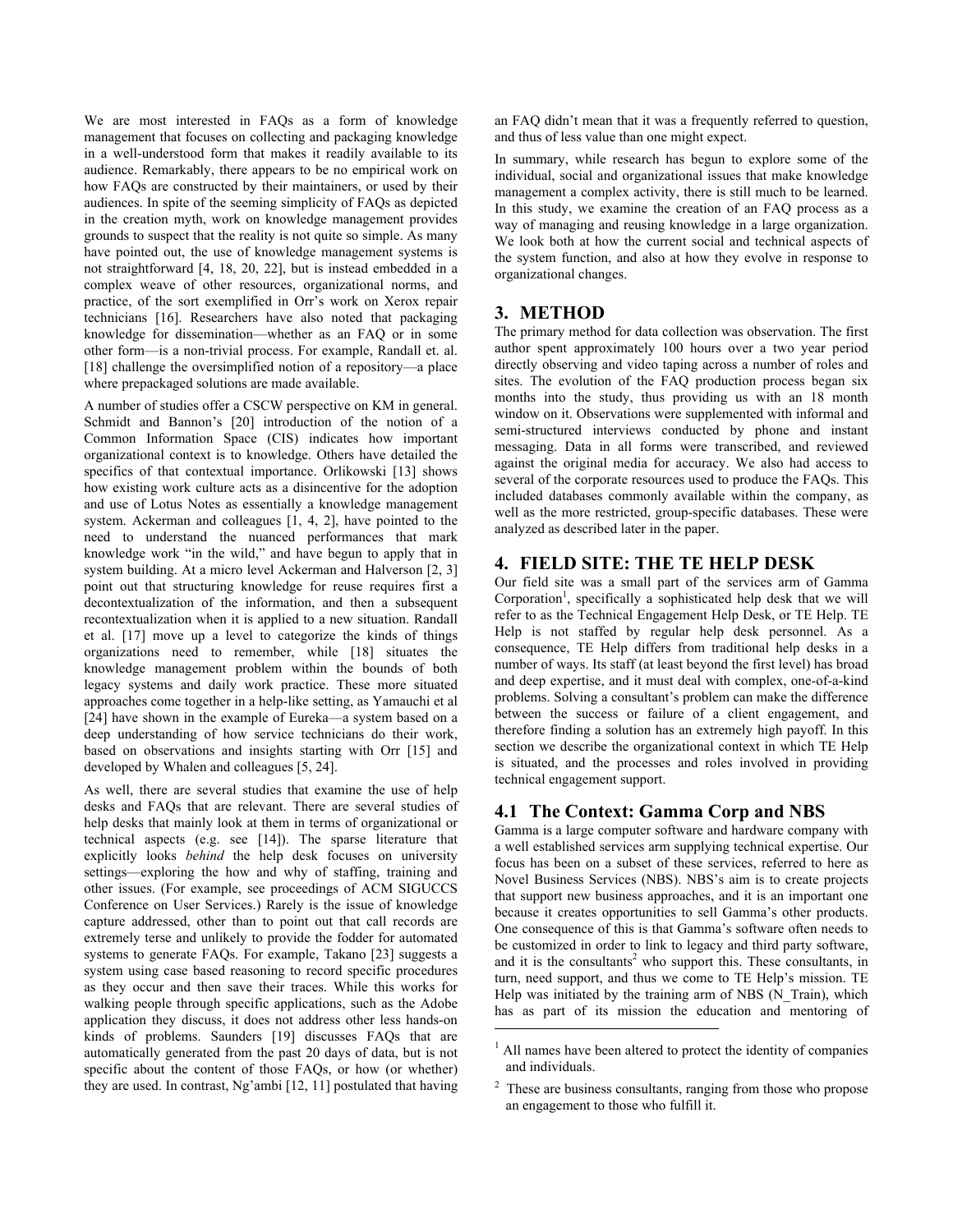consultants (something that further differentiates TE Help from traditional help desks). Furthermore, NBS is organized into a number of professional practices centered on particular areas. Our fieldwork focused on one of seven practices supported by TE Help: Web Business Application Development (WBAD), a practice that helps customers build web-based enterprises.

## **4.2 Structure and Organization of TE Help**

Although TE Help only supports seven practices, they still get enough help requests that someone has to filter and distribute them. This filtering service is staffed by a more traditional, colocated group of first line (Level 1) help desk personnel from Gamma. While they are dedicated to TE Help, and have extensive experience on help desks, they have neither the technical nor the consulting expertise to provide substantive assistance to those who call TE Help. Thus, most help requests are passed on to the highly experienced experts who staff Level 2 of TE Help.

To understand the basic process of TE Help, we start with the consultant's entrée into the system (see figure 1). A consultant with a technical problem contacts the TE Help desk by calling a toll free number (1). This is routed to the Level 1 call center (2) already described. If possible, the Level 1 staff answers the question; however, it is more likely that they classify the call, identify the Level 2 practice under which it falls (e.g. WBAD), and then assign it to the portion of TE Help that supports that practice. The call is then referred to the team lead for the identified practice (3). The team lead does her own filtering (4) and then assigns it to a Subject Matter Expert (SME) within her team (5). The SME (6) initiates a dialog with the consultant (1) and begins to solve the problem. It is important to note that, in contrast to Level 1 help, almost none of the Level 2 staff of TE Help is co-located: most work out of their homes and communicate by email, instant messaging, and telephone.

## **4.3 How TE Help Processes Problems**

Most of us are familar with first line help desks where questions are straightforward and frequently repeated, such as a password reset. The problems TE Help gets are much more complex. They tend to be integration problems involving multiple products often Gamma's own products combined with third party products. To solve such problems the SME draws on resources both inside and outside Gamma. (For details see

The SME compiles and packages the information, contextualizing it for the consultant. However, because one of the mandates of TE Help is to provide education and mentoring to consultants, the SME may also provide a broader answer than is strictly necessary. During the process of discovering and constructing the answer the SME records progress by saving a work history in a call tracking system and database used by TE Help as a whole.

At the beginning of our fieldwork, the processes by which TE Help provided support were those described above. However, six months after we began observing TE Help, we witnessed an effort to create a new process that would enable TE Help to package its solutions — as documented in the call tracking system and databases — in a reusable form. The next section describes the FAQ production process that resulted, as it existed eighteen months later at the close of our fieldwork.

## **4.4 The FAQ Process**

An FAQ process was created to collect and disseminate common answers. The complex nature of the problems and solutions that TE Help deals with however means that this is not a simple matter of noticing a recurring question, and codifying its answer. Instead, producing FAQs requires much deliberation and consultation on the part of the already busy staff of TE Help, and thus requires a well defined process.

By the end of our study, TE Help's FAQ production process worked as follows: When the consultant agrees that their problem is solved, the SME "closes" the problem in the TE Help Database. If the SME believes that the problem has a common element that makes it a potential FAQ, he indicates that with a specific code, "Closed as FAQ," along with additional codes indicating the root cause of the problem. In addition, the problem and its solution are summarized in a Q and A format on the status line in the call tracking software.

Closing a problem as a potential FAQ triggers a partially automated process (see Figure 2) whose ultimate result is the display of the finished FAQs on a web page on Gamma's intranet. After a problem is closed as an FAQ (1), the problem is marked as a draft and transferred to a database application (2) that will eventually publish it to the web. Alice, a member of TE Help's administrative staff who oversees the FAQ production process, reviews the problem draft, and produces a draft FAQ based on the



**Figure 1. Process of a call to TE Help. The consultant (1) calls and is answered by Level 1 (2). They assign it (3) to a practice and a Team Lead (4) at Level 2. The Team Lead assigns the problem (5) to a Subject Matter Expert (6) who talks to the consultant (1) and works to solve the problem**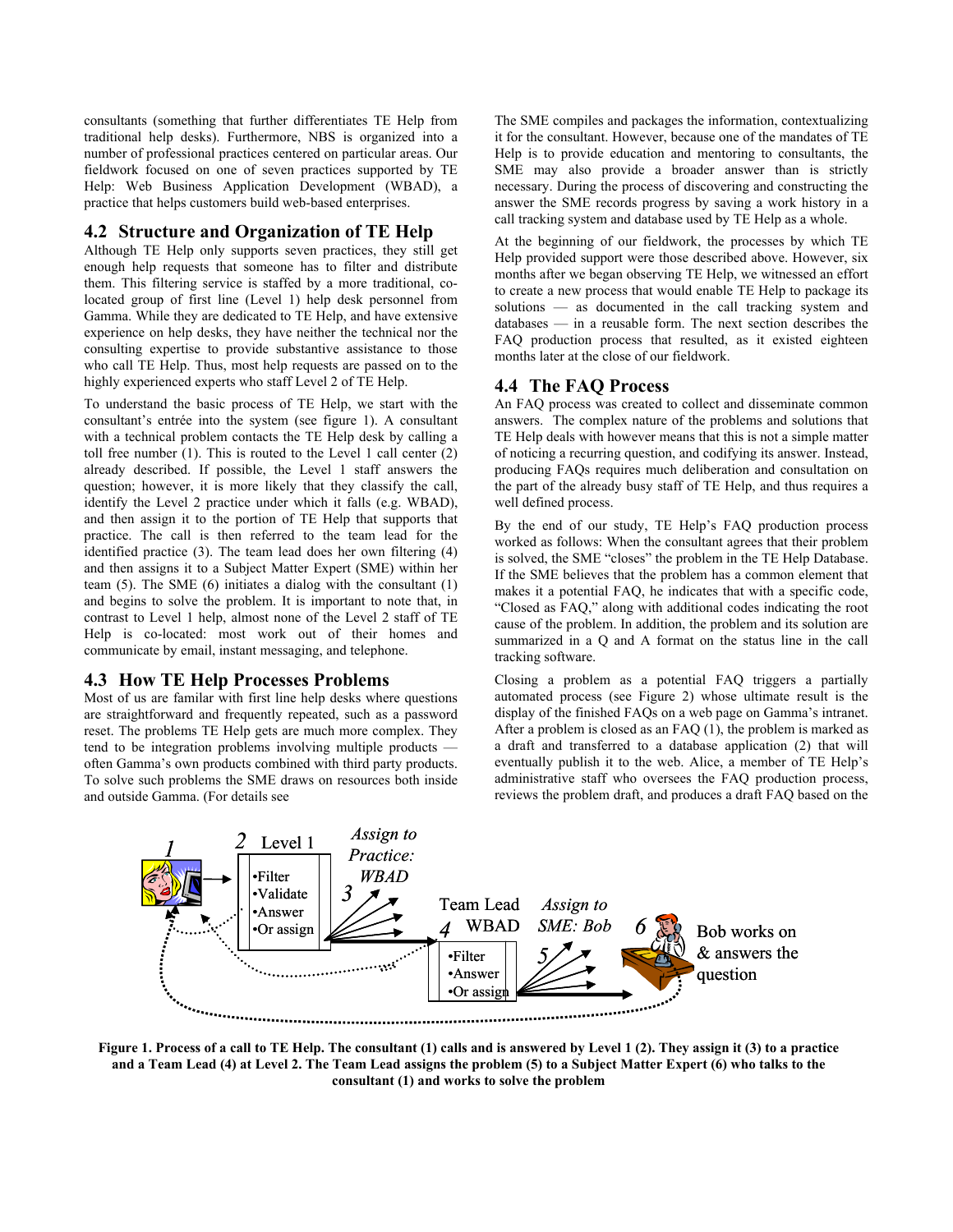summary in the problem's status line, and the more detailed work history included in the problem record (3). Alice then notifies the SME that a draft of the FAQ is ready for their review (4). The SME may accept it, edit it, or redraft it completely (5). Alice does a final review of the draft FAQ (6), and if she is satisfied she marks it as "public" in the database. As the database application is connected to the intranet, marking the FAQ as public effectively publishes it, making it available for others within Gamma to find.



**Figure 2. Outline of FAQ creation process.** 

## **4.5 The Resulting FAQs**

TE Help considers their FAQ production to be successful: they have produced 477 FAQs in the 18 months that FAQ creation has been a goal, which averages to 26 FAQs made public each month (however, the actual rate of production is less consistent). Since there are no reports on FAQ production elsewhere, it is difficult to say much about the relative efficiency of TE Help's FAQ production process.

To better understand the FAQs that TE Help produced, we coded the database across the dimensions in Table 1; the codes were based on the content of the FAQs, not on the categories used by TE Help for its internal metrics. The first author read through all of the FAQs. Coding categories were first derived from the field work. A pilot sample of the FAQs themselves required additional differentiations, which were derived from the content. Two more passes were made and the second author confirmed the categories.

| Application           | Component   | <b>Process</b> | <b>How to</b>             | Who    |
|-----------------------|-------------|----------------|---------------------------|--------|
| Gamma                 | Operating   | upgrade        | Basic Info                | People |
| Products              | System      |                | (what is<br><sub>or</sub> |        |
|                       |             |                | how do I do)              |        |
| 3 <sup>rd</sup> Party | Programming | migration      | Reference                 |        |
| Products              | Language    |                | (where is)                |        |
|                       | Hardware    | file           | <b>Best Practice</b>      |        |
|                       |             | conversion     |                           |        |
|                       |             | installation   |                           |        |

**Table 1. Coding Categories used for FAQ analysis** 

Although our informants repeatedly told us that problems were complex and thus that FAQs were complex, we found that complexity did not translate into length. About 60% of the FAQs were less than ½ page; 20% were no longer than a single page; and the remaining 20% spread in decreasing frequency from one and a half pages to a maximum of 8 pages.

Instead, the complexity referred to by our informants comes out in the breadth of coverage in the content. That content, as illustrated in the coding categories in Table 1, is variable. The majority of FAQs fell into the *Application* category, but applications included 23 different *Gamma products*, and 27 *Third-party Products*. In

addition, a technical problem with an application could be complicated by different *Components* and/or *Processes*. For example, one FAQ dealt with the *Process* of migrating *Gamma product X*, which was *integrated* (another process) with *Thirdparty Product Y* from a Windows to a Sun platform (*hardware and operating system Components*). This FAQ is an example that crosses most of the categories on the left hand side of Table 1. Interaction between *Applications* and *Components* had a diversity of variations, covering 5 basic operating systems, 7 languages, and multiple hardware platforms (the left 3 columns of table 1).

Besides these technically focused FAQs, others are more focused on "how to". This includes basic information about what something is (as in "has anyone heard of third party product  $Z$ ") or how to carry out a specific task, as well as where such information is located on the intranet and defining best practices. Finally a small subset of FAQs relate to locating people expertise with respect to a kind of problem

Taken as a whole, these FAQs illustrate the content that TE Help believes is useful to remember and reuse. While producing FAQs is not their primary job, nevertheless members of TE Help see it as a valuable activity in the context of their NBS mandate to educate and mentor consultants.

## **5. EVOLUTION OF THE FAQ PROCESS**

Although the FAQ production process appears to be a clear and straightforward process, it is not the case that TE Help began, one day, to unproblematically execute the FAQ production process. It is not even the case that the process was really, in the normal sense of the word, designed ahead of time.

At the beginning of our fieldwork, the FAQ process did not exist. Furthermore, when TE Help began to make an effort to support the reuse of its knowledge, the initial process envisioned looked nothing like the final FAQ process: FAQs were not published to the web; problems were not closed as FAQs; nor, for that matter, was TE Help even thinking in terms of FAQs. There were a variety of other differences as well: different software was being used, a different manager was in charge, and, organizationally, the TE Help desk was in a different hierarchy. Over the course of two years, nearly every significant feature of what became the FAQ production process changed. The current form of FAQs and the FAQ production process have much to do with the changing needs surrounding the definitions of FAQs and the at times competing expectations of the various roles involved with their production. To show this, we describe the changing process and then go on to discuss the issues it raises.

## **5.1 How the FAQ Process Came into Being**

To begin with, we need to re-emphasize the roots of TE Help. Although structured as a help desk, from the beginning its mission was viewed predominantly as helping to mentor and educate consultants – particularly those who were often by themselves at client sites. Its original funding and sponsorship came from the training arm of NBS (N\_Train). One might argue that it should never have been cast in the mold of a traditional help desk. However, its first manager, Tom White, had experience administering help desks and formed it in that context. Thus, as TE Help was being set up, it drew on Gamma's experience running help desks, and chose software necessary to support that endeavor—Tivoli Service Desk ™(TSD).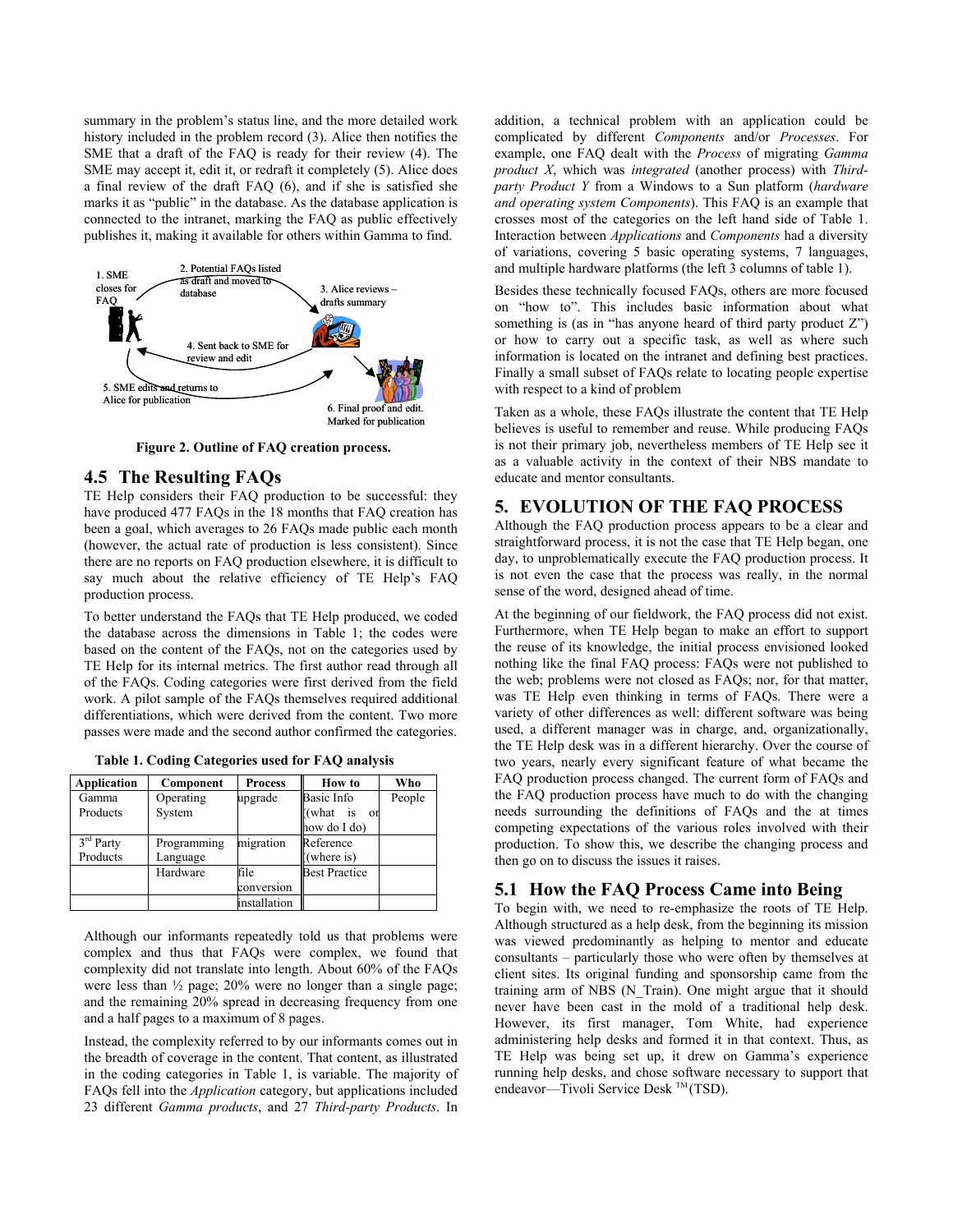## *5.1.1 Alice and the "Common Problems" Feature*

The original impetus for the FAQ process came, most directly, from Alice Liddle. Alice originally worked for the company that developed TSD. She was an expert in the software itself, training people to adapt and use the software for their particular needs, and in how the software's knowledge base could help them over time. She identifies herself as a knowledge engineer. When Gamma hired her, she was still much more familiar with the capabilities of the software than with the needs of TE Help.

From her prior experience with other clients of TSD, it was evident to her that in a help desk there were core problems and issues that were constantly repeated. An initial connection she made was with the notion of Common Problems, a feature that TSD provided specific support for capturing in the software. Help desk software often has "boiler plate" associated with particular kinds of questions to speed up the process of creating a call record. For example, if a repeated question is how to reset a password, the Common Problems feature provides a way to save some text that can be put into the call tracking record in order to facilitate the speedy wrap-up of the call. As such, it also includes information about steps taken to solve the problem. Alice decided that this feature could be used to support TE Help. However she had a hard time convincing the SMEs that there was enough detailed repetition to fit this model. In addition she needed to lobby management that this was an important goal to spend time and resources on.

#### *5.1.2 Common Problems become FAQs*

Alice convinced Tom White of the importance developing the Common Problems aspect of TSD. Now she needed to work with the SMEs to identify the common problems, and develop the necessary text to elaborate them. She began to participate in the weekly operations calls in order to determine what the common problems were. As time went on this got transformed in the minds of the SMEs and Team Leads as FAQs. This is not surprising given that these are all highly technical people who would likely associate problem repetition with FAQs. However, this created a subtle shift from something that would help the help desk consultant do her job by providing common boilerplate, to something that potentially had a much broader reach.

As Alice Liddle pursued discovering the common problems she also began to develop a process to identify, create, and edit them and get them installed in the software. However there were two difficulties. Technically, the TSD software was unable to include attachments—a problem when answers require chunks of code. Second the SMEs were having difficulty understanding how to use the Common Problem feature within TSD. This came to a head when Tom White left with a sudden illness and his technical lead, Cooley Klein, took over.

#### *5.1.3 Technical Lead Becomes Manager*

Cooley had over 15 years with the company, and unlike Tom, had spent many years in NBS as a consultant. He had been the technical lead for TE Help, a natural outcome of his experience. When he took over from Tom White it was not surprising that one of his foci became how well TE Help's software supported its activities. The software came up short in supporting FAQs.

Cooley's experience as a consultant meant that his goals for FAQs differed from Alice's initial effort associated with the Common Problems feature. Cooley wanted to expand TE Help's

processes more in line with the education and mentoring charter that they had inherited from the training arm of NBS. As a consequence, he saw FAQs as a resource for consultants outside of TE Help. Coupled with his agenda for being more proactive at helping consultants solve problems, the shift in goals makes sense.

#### *5.1.4 Supplementing TSD with a Notes Database*

Cooley also initiated a shift in the software used for FAQs. While calls were still tracked in TSD, Cooley encouraged the use of a customized Lotus Notes TM database that he had on hand and was able to repurpose for FAQs.

Having a Notes database introduced a new set of constraints and opportunities. On the one hand, the underlying server infrastructure meant that the Notes database could be used both to work through the process and to publish to the web, making the FAQs more available. It also limited options because of the structure of the GUI. The Notes database was adapted from one customized for another use. Some of its inherited features had no value for the FAQ process, while others were exactly what were needed. Over all, the addition of the Notes database gave Alice and the SMEs something better to work with than TSD.

## *5.1.5 Linking TSD to Notes with "Closed for FAQ"*

In parallel with the change in manager and applications, a number of process and incentive issues played out as well. When Alice Liddle first received the go-ahead to pursue Common Problems, she had to identify what they were. She began by sitting in on the operations calls, and requested the information from the SMEs. However, while Alice was initially focused on Common Problems, and the associated boilerplate to make the production of TSD call records easier and more complete, the SMEs had different goals. The SMEs wanted to provide aid to other consultants that would be longer term. As one told us, "I thought our job was to do ourselves out of a job."

Over time the SMEs began to be more proactive in their FAQ identification, and began to develop team-specific processes. One team, upon deciding that a solution was a good candidate for an FAQ, began to summarize the one line description of the problem in a Q(uestion)/A(nswer) format. Another team met together each week in order to discuss potential FAQs. At the operations meeting they then presented Alice with a list, which might or might not be discussed further.

Both of these informal solutions ultimately led to changes in the official process and the applications. The Q/A format in the summary really helped to identify which problems were candidates. However, it still required that Alice browse the database to find them. This led to a request to add a new closed code in TSD, "Closed for FAQ". Having a separate code meant that a report could be run, highlighting just those problems.

#### *5.1.6 Fine Tuning with Manual Processes*

There were some additional programming issues related to the incompatibility of the file formats. While the "Closed for FAQ" code allowed a report to be produced by TSD, there was no easy way to move the data from that report into the Notes database. This resulted in a number of manual processes to help Alice populate the FAQ database with the pertinent information.

The Q/A format also helped Alice summarize the more complicated problems without having to read through the entire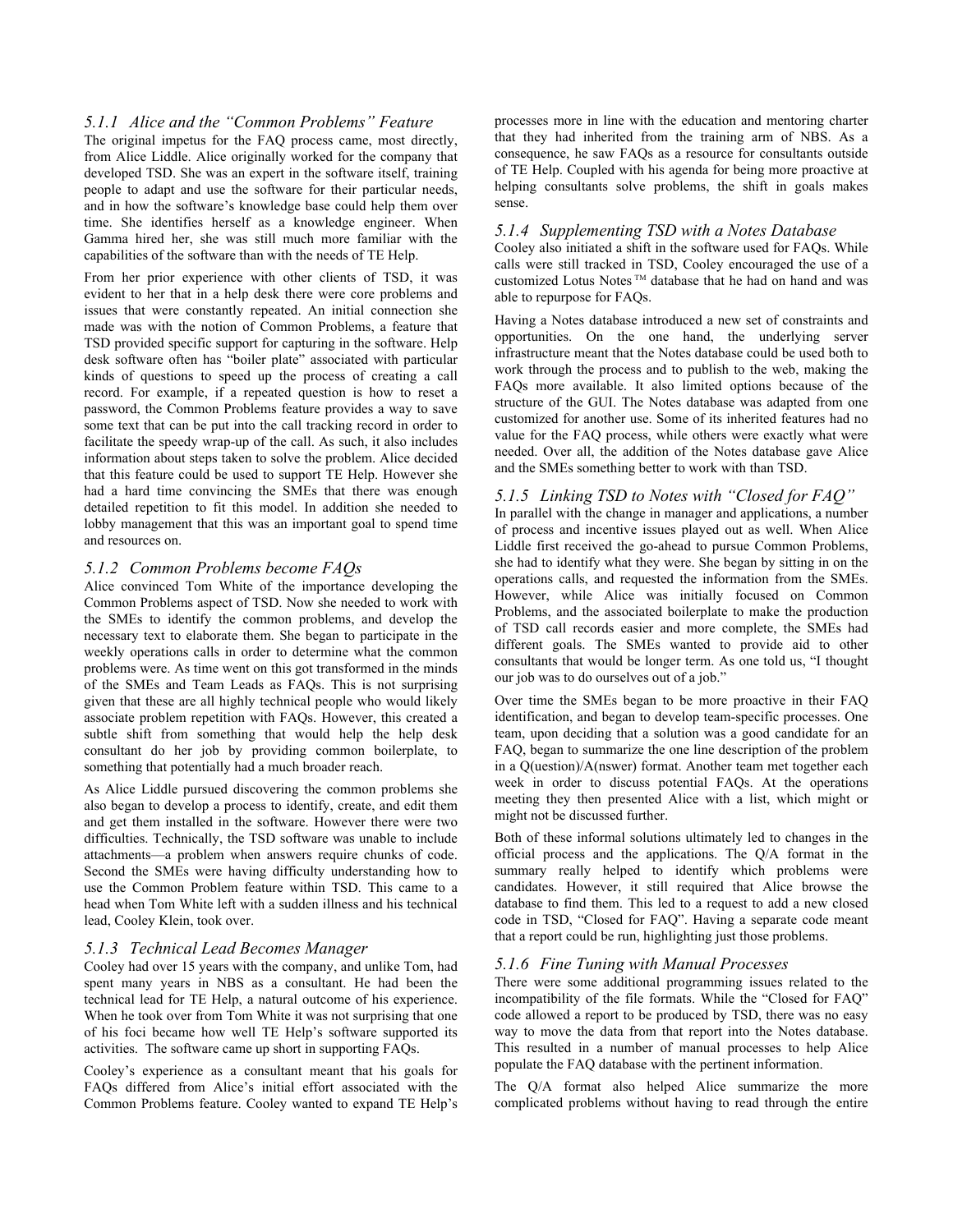work history. However, there remained two problems. First, not every group used the Q/A format in the status line when they closed a problem. This led to a process change making it mandatory to do so. Second, not every problem could be successfully reduced to the Q/A format. However, by including a note on the status line to look for additional information in the work history, the SMEs were able to save Alice a lot of work.

Both of these improvements began to further alter the process to be more of a push from the SMEs to Alice, rather than her pulling from the SMEs, and bring us within sight of the final FAQ production process already described.

# **5.2 Organizational Pressures**

It is time to revisit the FAQ production process outlined in Figure 2 from another perspective. We have explained how the process evolved as technology and management changed, and as new process components were invented and adopted. And we have done so primarily from the vantage point of TE Help. Now we are going to shift perspectives and look at the external pressures shaping the evolution of the process. Stepping outside of TE Help we look at how Gamma perceives help desks and how, within a context of changing organizational needs, the perception of an FAQ and its value changes.

## *5.2.1 Costs, Values and Metrics*

At an organizational level, Gamma Corp. is answerable to their stockholders for profits. As a consequence, Gamma is interested in trying to assess and control costs relative to the values of what it produces. Commonly, help desks are a cost controlled service that is sold to clients—whether inside or outside the organization. Organizational control is often through measurements using standard metrics such as time spent per call, wait time per call, call volume, and so on. These measurements are converted to costs, subsequently used to evaluate the return on investment, and ultimately used to adjust costs or prices as desired.

Although TE Help is structured as a help desk, it was not originally envisioned as such. First, its services are not sold to clients. Instead it provides a service to Gamma's consultants that neither they nor their outside customers have to pay for. Second, the problems it deals with are exceptionally complex, and not amenable to quick answers. Third, it is primarily staffed (except for the first level) by SMEs selected for their expertise and experience, and thus has higher staff costs than most help desks.

The creation of TE Help by N\_Train came about because of their goal of educating and supporting consultants by providing them with contextualized knowledge, rather than just answering questions. This goal of mentoring and training consultants isolated in the field justified the higher cost in time and staff. It also required different measurements to ascertain value and aid management and control. Reducing call durations is more cost effective in terms of labor; it is useless if the consultant's question is either unanswered or not understood. Thus, the unusual nature of TE Help means that the process of measuring its costs and outputs diverges from that used for traditional help desks.

TE Help collects a number of metrics to provide evidence of its value in relation to its special charter. These metrics focus on assessing the utility of the answer to the customer, identifying areas where N\_Train could be more proactive, and where Gamma had software problems that needed to be addressed. One example is that TE Help randomly surveys its consultant customers to obtain their evaluations of the success of the answers. Another example is that problem causes are collected and analyzed, as are the reasons for closure. These closed codes focus more on the ultimate user of the information<sup>3</sup> than metrics normally used for a traditional help desk. In terms of FAQs, TE Help also tracks the overall numbers produced, the number produced per practice, how many web hits each FAQ receives, and so on.

At the same time, because TE Help uses a call tracking system (TSD) that is designed to support call centers, it produces a number of work traces that the organization can use to evaluate TE Help's performance along more traditional lines. The items tracked include the number and kinds of problems, how long the problem was open, and so on. Furthermore, since each step taken towards the answer has been saved in a work history in TSD, it provides the record that is used to generate FAQs. A side effect of the TSD based metrics is that they help both management and the SMEs make sure that they do not lose track of a problem.

Taken together, these metrics — both the TE Help specific ones and the traditional metrics provided by the TSD system — allow NBS to assess TE Help's performance in terms that are more appropriate to its charter than the standard help desk metric that the length (and therefore the cost of the call) is equal to its value. The bottom line is that, despite very long call lengths, and apparently small numbers of FAQs, TE Help itself, and the FAQ process, were both deemed successful, until the overarching organizational mandate changed.

## *5.2.2 Organizational Shifts, Interpretive Shifts*

Toward the end of our study, as part of a corporate reorganization, several groups in NBS, including TE Help, were shifted to another area within the services arm called Managed Accounts (MA). Despite the other agendas driving TE Help, the fact that it was characterized as a help desk probably made it an obvious candidate for this transition. MA is a part of Gamma that primarily sells packaged services, like help desks and network operations centers, to Gamma's clients.

Unfortunately, this shift introduced a number of new expectations. MA is not chartered with mentoring consultants; instead, its experience is with traditional help desks, and thus it is much more concerned with managing the cost of providing a service. Under MA, the codes that TE Help used to signify that a problem had been resolved became a metric for the cost of answering a call.<sup>4</sup> That is, while the metrics TE Help collected didn't change, the interpretive frame through which they were seen did. For example, the relatively long call times were not only interpreted as a high cost per call, but also a more valuable metric than the client's estimation of time saved. The mentoring role of TE Help was not part of MA's interpretive frame.

The shift to MA and the focus on managing costs also subtly shifted the incentives for SMEs to produce FAQs. Previously the

1

<sup>&</sup>lt;sup>3</sup> For example, a lack of documentation, or a bug, are things that parts of the product team care about. However, they are not things that TE Help or NBS have control over.

<sup>&</sup>lt;sup>4</sup> This happened around the time that the "Closed for FAQ" code was being instituted, and in fact that change—because it had the potential to adversely affect the metrics —was instituted with a great deal of concern.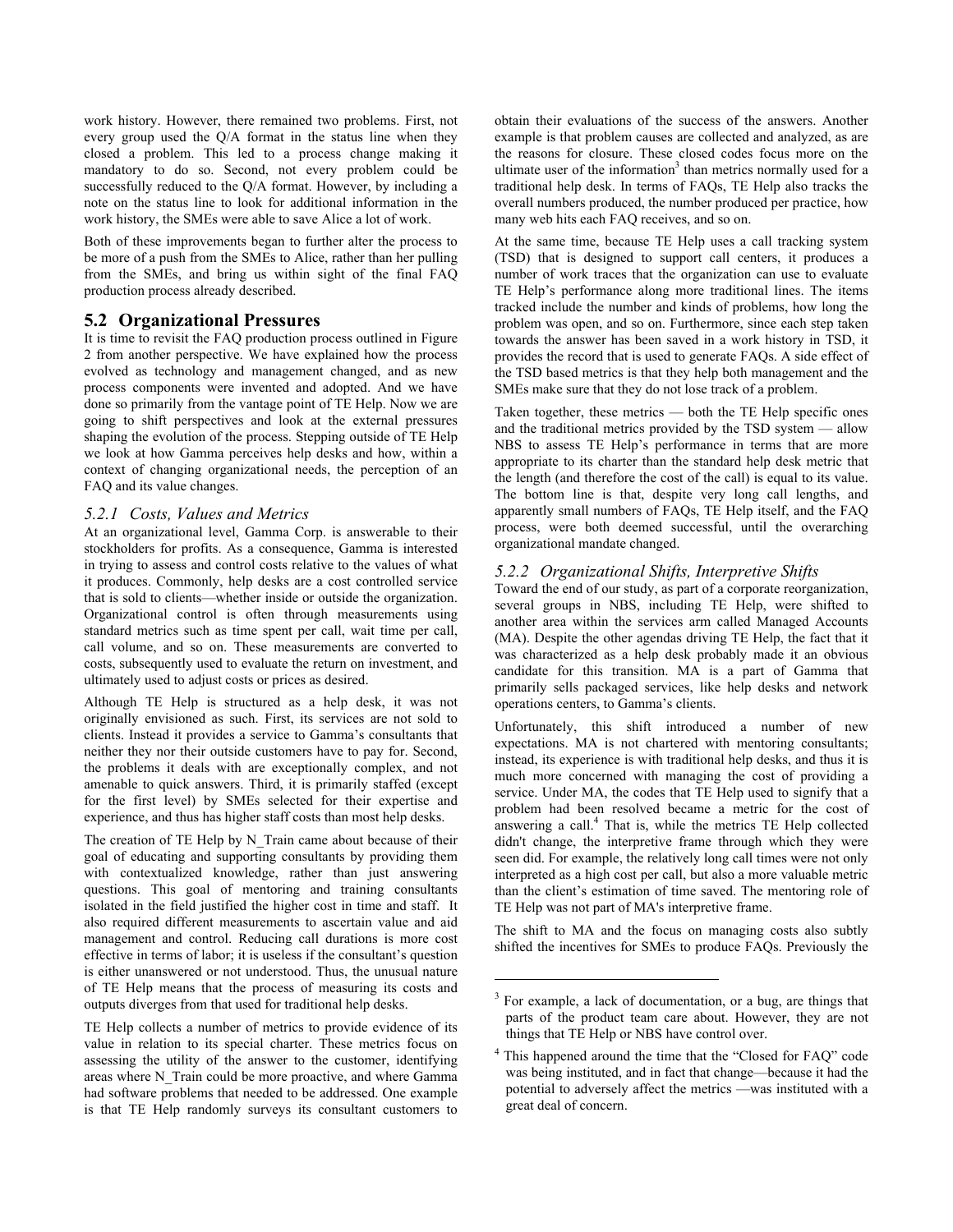SMEs' identity as a part of the larger consultant community meant they wanted to mentor less experienced consultants. This fueled their willingness to put together somewhat amorphous recurring core issues into an understandable package to be used in a broad range of contexts. As time pressures increased, however, this incentive got replaced with the need to focus on what kept them "in business"; that is, answering questions. If the SMEs' value was based on the number of questions they answered, and therefore how fast they could answer them, there was little or no incentive to spend the extra time to create FAQs.

## **6. DISCUSSION**

The organizational environment of TE Help is complex and dynamic. Personnel, processes and metrics changed as the world changed. Of course, the importance of context and the continuously changing nature of real world practice have long been known. We want to move beyond just "recognizing the significant influence of these organizational elements [13]." We want to understand how the system evolves over time in response to its changing environment, and how as designers and builders of technology we might take advantage of this knowledge. We believe this to play out in three main areas discussed below.

### **6.1 Design and Adaptation**

At first glance we face a common conundrum. Knowing how things are now — the FAQ process as shown in figure  $2 - it$ seems obvious that that is how it *ought* to be. Surely it was planned that way from the start; if not, surely that is simply an indication of 'poor design.' We hope that our description of the evolution of the FAQ process indicates that neither is the case. While there was no overarching plan that produced the FAQ process, neither was its evolution entirely chaotic; rather, as the series of actions that lead to the FAQ process unfolded, each responded to particulars of the situation at that point in time. In this section, our aim is to examine this more closely.

Suchman's analysis of the conduct of work in part focused on how "plans are one of a range of resources which guide the moment-by-moment sequential organization of activity, rather than laying out a sequence of work which is then blindly interpreted." [6] Hutchins [8], goes beyond this to suggest that we can delve deeper and understand the specific changes taking place in an organization. That is, by looking at the organization as a cognitive system it is possible to analyze where and how changes are taking place. Paralleling Suchman, he says:

Common sense suggests that work is organized in accordance with plans that are created by designers who reflect on the work setting and manipulate representations of the work process in order to determine new and efficient organizational structures. Or, even if "outside" designers are not involved the reorganization of work is normally attributed to conscious reflection by members of the work group itself. A detailed examination of the response of a real-world group to a sudden and unexpected change in its informational environment shows that these common sense assumptions may be quite misleading. [8]

In *Cognition in the Wild* [9], Hutchins' micro-analysis of a navigation team's computations during a crisis shows how a solution evolves for the team. While it may appear to be the result of conscious reflection, is also due to adaptation to local task demands. "While the participants may have represented and thus

learned the solution after it came into being, the solution was clearly discovered by the organization itself before it was discovered by any of the participants."

Hutchins identifies two key ways in which organizational change happens: *adaptation by design* and *adaptation to local design*. Adaptation by design implies a conscious reflection on the whole system ("system" including both the social and the technological) — we will refer to this as *reflective design.* Adaptation to local design is much more of an immediate reaction to local constraints — we will refer to this as *local adaptation*.

#### *6.1.1 Reflective Design and Local Adaptation*

Some aspects of TE Help clearly come about through reflective design. In the path from vision to implementation the background of who is driving the reflective design has consequences. For example, N\_Train was driven by a concern for the newly minted consultant in the field. Their vision centered on TE Help as a mentoring operation. However, TE Help's organization as a help desk resulted from Tom White's background and familiarity with them. His reflection on the system was cast in the light of his experience and, he formed it into something that resembled a help desk, even though N\_Train's organizational goals didn't match a traditional help desk. Over time the mission of TE Help changed as being in the form of a help desk came to influence its function.

This is just one example of how individuals — despite their insignificance relative to the size of a corporation — can have great impact. That impact is not limited to reflective design however, as the evolution of TE Help shows a considerable amount of local adaptation. For example Alice Liddle's proposal to implement TSD's Common Problems feature — which was partly responsible for initiating the FAQ process — was started as reflective design based on her previous experience. However, once begun, local adaptation came into play in a number of ways. Experiences and expectations of the SMEs changed the common problems concept into something called FAQs. Cooley's reuse of an existing database to support the process added the shaping of software constraints. Finally, the move to MA further altered somewhat loose collections of information into tighter FAQ packages, with a process supported by the software.

## **6.2 Integration: Chaos or Bricolage?**

Of course the reality of system design is not as simple as reflective design here and local adaptation there — rather, they are entwined. Our data suggest that the underlying mechanism is bricolage — putting together tools in a way to accomplish new needs, making unforeseen new use possible [10]. As we saw with repurposing the Notes database, reflection on the tools at hand and the needs of TE Help led to local adaptation of a customized database to handle the FAQ process. In fact, we clearly see two classes of bricolage in our data, depending on whether tools or processes predominate. We explore each of these below.

#### *6.2.1 Software Bricolage- Tools predominate*

When tools predominate we call it software bricolage — largely because the "tool" of choice tends to be software in some manner or form. We see this over and over in the FAQ process of TE Help—from the first adoption of TSD, reworking one of its features, to adoption of a Notes database and the concerns about software changes that might affect changing metrics.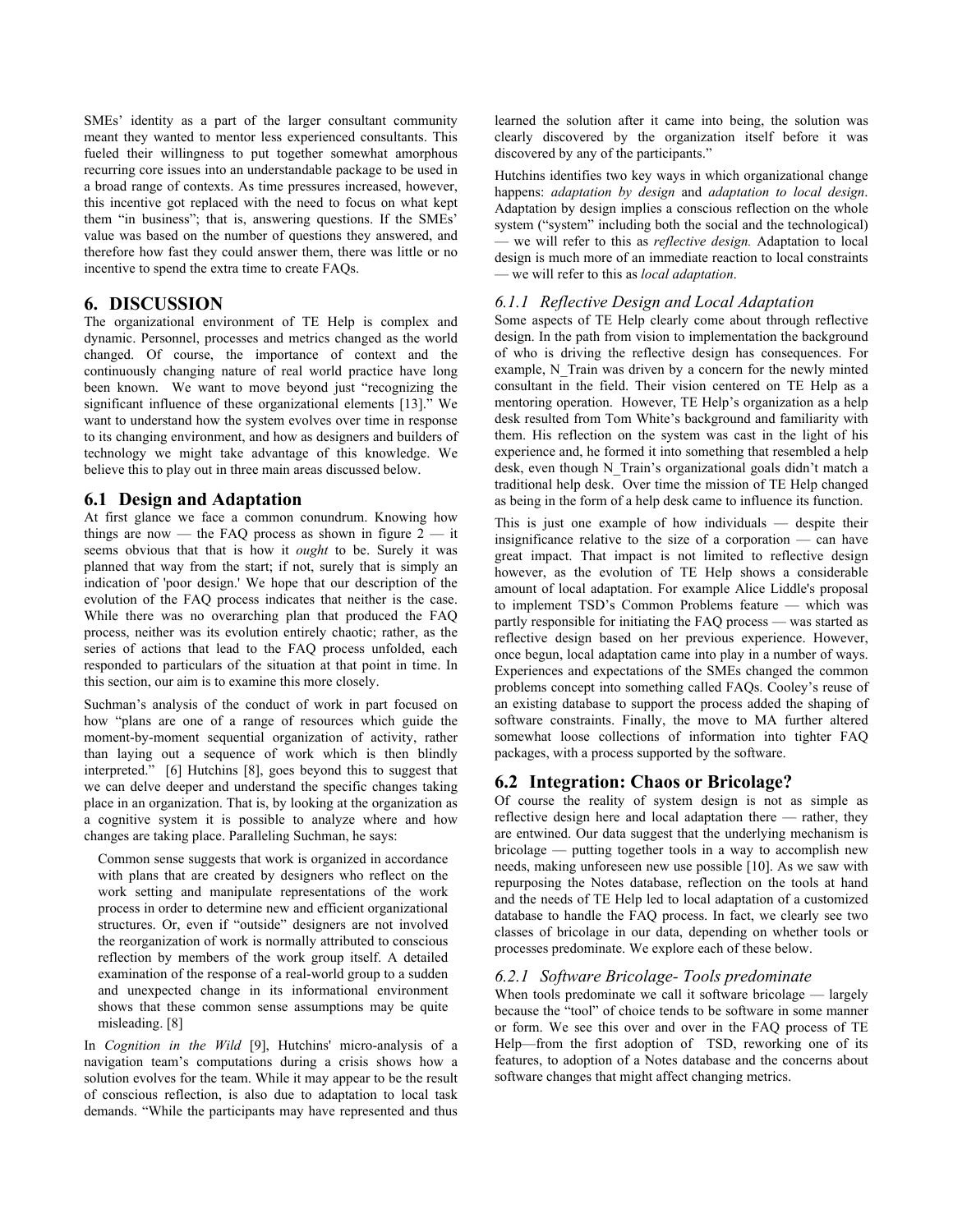In a technical setting such as Gamma, it might seem odd that system design is driven by bricolage. One would expect either the resources to build or purchase the needed software. However, organizational resources are often limited, development is expensive, and reuse is sensible. Reflection and experience help Cooley see that an existing database could be usefully reused rather than build or request a new one. However, reuse in a new situation is rarely a perfect fit, requiring additional resources for customization. These adaptations address the slight differences between the original and current situations and are more likely possible with limited funds. While they also take time, understanding that things will continue to change means adaptation will always be necessary and spending extra time and effort to create something new seems less reasonable.

From a personal point of view reuse makes sense as well. Given the choice between trying to learn a new tool that *might* do the job better and using an existing tool that will sort of do the job with some help, an individual often chooses the latter. This is also software bricolage because the subjects are constructing what they need from existing tools in which they have expertise. This is not a stupid choice. After all, learning a new tool is a big risk. What if it does not make things better but instead worse? It is often better to be a real expert in a tool known (by one's colleagues and organization) to be useful, than to have attained basic competence in using a tool no one has heard of.

#### *6.2.2 Process Bricolage*

The second form of bricolage is where process is predominant. We see a number of process changes throughout our observations, and our data suggest that the end result is a bricolage of both process implementations and their subsequent alteration. For example, adopting the Common Problems (CP) aspect of TSD was a reflective design choice that carried with it a specific process for identifying areas that needed repeated text in the call record. The shift from Common Problems (CP) to a vague form of FAQ was a local adaptation that carried its own process expectations based on online notions of FAQs. At the same time there was a shift from identifying repeating identical problems, for which the boilerplate of Common Problems could be used, to recognizing that their mentoring mission was better served by packaging a more general collection of problems that focused on a common issue as an FAQ. These two alterations shifted the process of creating the FAQ from one of unique subject lines to one where the problem solution was identified as an FAQ in the subject line by the Q/A formatting.

Once again, process bricolage makes sense for much the same reasons that software bricolage does. In addition, we have all had the experience of creating our own ways to work around a recalcitrant process. Over time some of these workarounds, such as the Q/A formatting, get adopted into the process itself. Thus, both individual and organizational perspectives reinforce the use of bricolage over new design. While most corporate situations rarely have the kind of crisis that sparks a rapid redesign (as Hutchins shows), we still observe a similar effect through local adaptation. At the same time, deep knowledge of the more general organizational needs and issues may result in reflective design. We argue that such bricolage is normal, even though it can appear chaotic. The case of TE Help may seem meandering and even dysfunctional, but the actions of the principals and their adaptations to local changes are actually quite operative.

## **6.3 Incentives and Organizational Change**

In the previous two sections we have distinguished between reflective design and local adaptation and discussed how they were entwined in bricolage (software and process) over the course of the evolution of the FAQ process. In this section we turn to the issue of incentives, one of the mechanisms through which higher levels of an organization attempt to control (via reflective design) its lower levels. Not surprisingly changes in incentives produce responses from the lower levels of the organization that reflect both reflective design (as intended by those changing the incentives) and local adaptation. We see this most strongly in the incentive shifts caused by the move of TE Help from NBS's N Train division to Managed Accounts (MA) and the consequent effect on the evaluation of TE Help's success.

The use of incentives as a management tool requires the existence of metrics to measure how well individuals and groups are fulfilling their commitments to the organization. Of course what are appropriate incentives or metrics vary. From the consulting perspective, one good metric for Gamma's field consultants has to do with the number of hours they bill; it is presumed that being able to continue to get and bill work means they are good workers. In contrast, a help desk counts things at a fine grain that are related to expense, such as time to call completion, number of calls resolved, and call waiting time. In turn these are used as incentives at the individual level, for example when a help desk responder is enjoined to get their calls below 15 minutes. It is also the case that not all incentives are organizationally produced; some are more personal. Consultants may derive personal satisfaction from doing a good job, or solving hard problems. In the context of TE Help, the SMEs – all of whom were also consultants – took their mentoring charter seriously, and got satisfaction from the feeling that by mentoring field consultants they were giving something back to their community.

How did the incentives shift as a consequence of TE Help's organizational move, and how did that shift interact with both reflective design and local adaptation? At the beginning, N\_Train designed and used TE Help to mentor consultants in the field. In view of this charter, efforts to mentor—whether reactive (answering requests) or proactive (writing FAQs)—were valued and supported. Thus the cost of more experienced personnel, longer call times, and more complex problems, were all justified by the mentoring mission. Evaluation of success was based on customer reports (collected through surveys) of time saved and amount learned. At the same time, the SMEs also derived personal satisfaction from supporting the consultant community of which they were part – it was this that provided an incentive for doing the extra work to produce the FAQs. Another personal incentive was that working for TE Help allowed them to opt out of the consultant rat race for a bit: by working for TE Help they were able to reduce their travel, and to ensure a majority of their billable hours each month. Objectively, these incentives, while in line with N\_Train's mission and the SMEs personal predilections, are also in line with the ways SMEs are evaluated from the consulting perspective. Thus local and organizational pressures overlap nicely.

However, over time, the fact that TE Help was cast as a help desk had its own effect. The mandate for the group subtly moved from mentoring to problem solving. The consultant in the field is generating money, and every minute lost to a problem is potential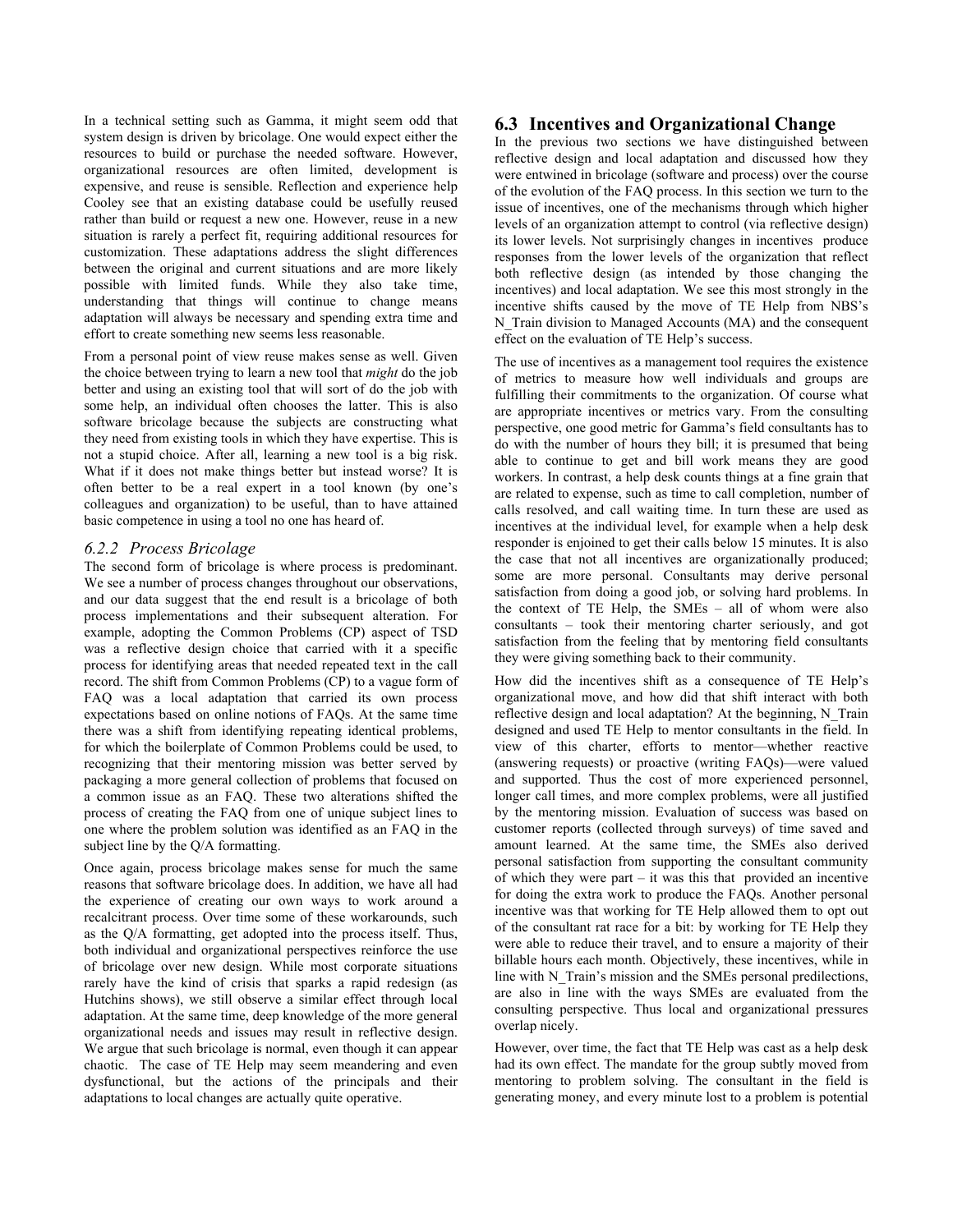revenue lost: the more quickly a problem is solved, the better. But this new attitude, of course, is at odds with the mentoring perspective; it also is in tension with the fact that the problems TE Help deals with often have at least one novel element requiring longer solution times. While under a mentoring mission it was considered acceptable to keep a problem open for a month while waiting for new code to be installed, as a help desk striving for a timely solution this seemed worrisome. Similarly, a long wait to produce a complicated FAQ was acceptable when FAQs were seen as a tool for mentoring, but was less so if it could not be demonstrated that FAQ's reduced call volumes. Here we begin to see a conflict between local and organizational pressures. The SMEs were still being driven by the more personal incentives related to being part of Global Corp's consulting community, but the administrative staff was becoming more concerned about the information that the help desk style metrics were exposing to upper management.

When TE Help officially became a part of Managed Accounts (MA) these shifts became more institutionalized. Metrics for call completion, while longer than the standard 15 minutes in first line help desks, were set and expected to be met. Incentives shifted to meeting metrics rather than supporting one's colleagues. The SMEs are now operating under conflicting pressures. The organization wants them to hurry up, while their colleagues and their own sense of competency insists they must use care to ensure an appropriate answer to a complex question while providing the basis for other answers (via the FAQ process) later.

The transfer of TE Help from NBS to MA shifted the incentives and changed the scope of what was deemed appropriate work. These changes were, in part, the result of reflective design by upper management. However, the needs of the customers, the consultants in the field, had not changed. Thus local adaptations continue to take place that are not necessarily in line with MA's metrics and goals. This is because the individuals of TE Help aware of the discrepancy between MAs incentives and the needs of their customers—continue to perform the local adaptations that make the larger socio-technical system competent.

## **7. CONCLUSION**

Most houses are not designed by architects. Most rooms are not arranged by interior decorators. Nor is most clothing cut to fit by tailors. It is not the case, however, that design or designers are entirely absent. Design often has its effect at a distance. It acts through a variety of indirect means such as components designed for general use, and rules for configuring those components – whether regulations with legal force or socially propagated styles). It is up to individuals, in the course of their day to day activities, to configure the materials of their situation so as to best suit their own needs. The canonical idea of design—the careful assessment of the needs of users situated in a particular material, social, and organizational context followed by the crafting of an artifact or process that is made to measure—is not the norm. However desirable, however effective it is at producing results, this canonical approach to design is a luxury that many—whether individuals, groups, or organizations—do not pursue.

As it is with traditional design, so it is with the design of technology and systems. As much as we advocate the careful analysis of situations, and the design of systems that support the observed practices of their users, it is often the case that customized design does not take place. Rather, the design of knowledge management systems bears a strong resemblance to what architects call vernacular design, design in the absence although not beyond the influence—of designers. Our study of TE Help is important because it illustrates in some detail how this sort of design—at least in the context of large organizations occurs more often than not.

Previous work has examined building technical systems and looked at how organizational knowledge works around those systems and in the wild. In contrast, this study demonstrates how a knowledge management system is constructed within a particular context. The TE Help Desk FAQ system began as a Common Problems database for use by help desk personnel. In response to shifting social technical and organizational pressures, the FAQs evolved into something quite different. This pattern of change looks from the outside like chaos or bad practice. In fact, it is normal practice.

What appear to be breakdowns or poor practices are adaptive responses that are organizationally functional. Some of the changes are the result of people moving things forward, contingent upon the specific organizational situation, and using bricolage as a design strategy. Some changes, such as the change of the status line content on closure, are adopted after being proven useful. Other changes, such as the switch to using the customized Notes database for FAQs, are more opportunistically driven—based on previous experience or availability. Although an existing solution or tool may not be the best for the problem at hand, the fact that it is familiar and ready to hand make it a sensible tactic for rapidly achieving an end.

And, in fact, TE Help did achieve its end. It produced a functional system that took knowledge captured by the help desk processes, and enabled a spatially distributed group of staff to decontextualize the knowledge and package it as FAQs. The FAQs were then made available, not just to NBS consultants, but to Gamma's much larger base of employees. This is knowledge management writ large, indeed. While we do know (because TE Help tracks it) that there are substantial numbers of hits on the FAQs, we do not know how, and to what extent, the intended audience of the FAQs is actually using the knowledge contained therein. This is an area for further investigation, both for our case, and the case of FAQs in general. And, if we can draw any conclusions from other research, it is that the usage practices that surround FAQs are likely to be as complex, in their own ways, as the production practices.

That said, are there general lessons that CSCW can draw from this work? A cynical response might be that we should give up. If most knowledge management processes are designed by bricolage, one might conclude that most of the nuanced knowledge that CSCW has developed is irrelevant to the larger part of the world. We should be sorry to provoke such a response. Rather, we wish to emphasize that design is not absent, but rather that it is a step or so removed. The local objects and processes that are the subjects of bricolage are the means through which design exerts its influence. It is the design of an artifact that makes it easy, or difficult, to turn to another end, and thus either suitable or inappropriate for bricolage. Thus, if we take seriously the claim that much of the design of knowledge management processes occurs via bricolage, it behooves us to ask how artifacts and processes might be designed to prosper under these conditions.